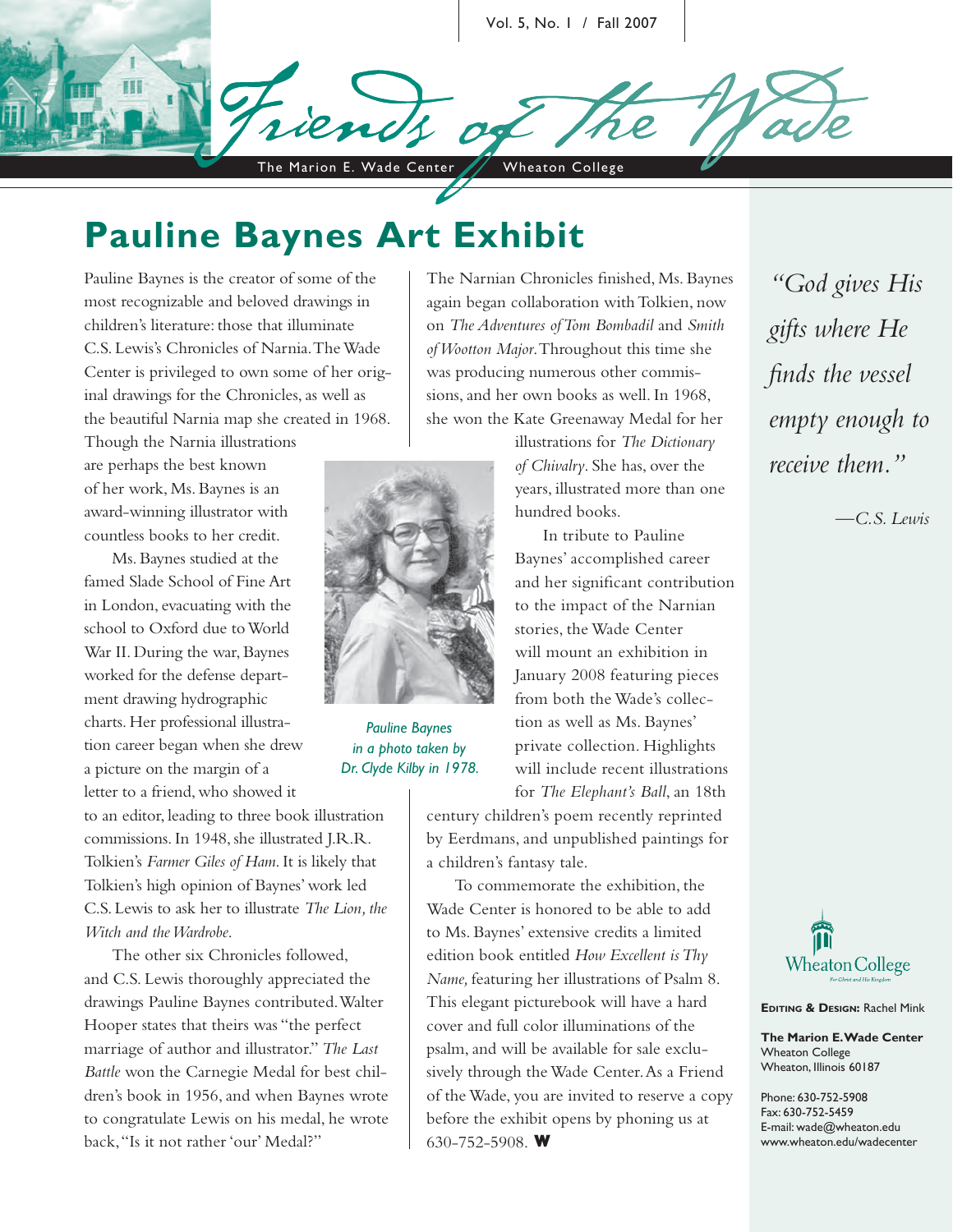## **Corner Corner**

**Director's**

Director's

For the past five years I have had the pleasure of helping to plan the Annual C.S. Lewis Festival of Petoskey, MI, and participate in the kickoff weekend. The Festival began in the fall of 2003. The initial idea was simply a Friday night showing of the documentary *The Magic Never Ends* followed by a Q&A time with me and David Crouse and Chip Duncan, the film's producers. This modest agenda quickly grew to a full month of activities supported by local individuals and businesses. In the past five years the Festival has grown from an initial budget of \$7000 underwritten by seven local sponsors to a budget of over \$18,000 and seventeen sponsors.

This year's opening speaker was Dr. Jerry Root (Lewis scholar and Wade Steering Committee member). On Saturday he and I led a seminar together at North Michigan Central College on C.S. Lewis and the problem of pain. Plans for next year's Festival, "C.S. Lewis and the Cosmos: Faith and Science," are already coming along nicely, so mark your November 2008 calendars and consider participating in the wide variety of events.

You may also wish to set aside April 23-26, 2008 to attend Imagination & the Gospel, a conference co-sponsored by the Wade Center and the Billy Graham Center that will consider the role of imaginative communication in Christian evangelism. More information will be sent to you in the weeks ahead. Thank you for your ongoing participation in the work of the Wade Center.

WITH ALL GOOD WISHES,

In hitchelf

### **Did You Know?**

The Wade Center's garden was designed five years ago by Friends of the Wade,

Rolland Hein and Kathy Balc. The garden requires maintenance through much of the year, so we are very grateful for Kathy's continued involvement in its care, especially in planting the entry-way urns. Thanks also go to our hired gardeners, Barb Galli and Stephanie Coates, who put in many morning and evening hours this past summer to refresh and restore large portions of the garden. Another thankyou goes to Wheaton College's Physical Plant, as they continue to care for the lawn and other areas of the garden year-round.  $\mathbf W$ 



*The Great Divorce* is one of C.S. Lewis's best-loved books about the life of the soul. This metaphoric fantasy was published in 1946 and continues to fascinate readers with its Dante-esque depiction of a man who finds himself conducted through hell and heaven



while observing the characters who populate each realm. Like the *Divine Comedy*, the book addresses, in Dorothy L. Sayers's words, "the drama of the soul's choice."

The Wade Center is pleased to bring Anthony Lawton's performance of *The Great Divorce* back to Wheaton College on January 25 and 26, 2008, nearly ten years after

it debuted here in 1998. Lawton, a Philadelphia actor and playwright, adapted Lewis's story for the stage and performs this one-man play himself.

Reviewers of *The Great Divorce* have written that "Lawton holds us rapt…with his masterful performance" and that he "quickly makes us forget that he is only one man" as he portrays the various inhabitants of heaven and hell. Toby Zinman, critic for the *Philadelphia Inquirer*, states that Lawton's "decision to adapt *The* 

> *Great Divorce* to the stage [is] an appropriate and meaningful choice rather than an arbitrary indulgence. Performance literalizes the figurative; it shows us how a man can change."

The two performances of *The Great Divorce* will take place at Coray Auditorium on Wheaton College campus, Friday, January 25, at 7:00 p.m., and Saturday, January 26 at 3:30 p.m.. Following the matinee, Mr. Lawton will conduct a talk-back for interested audience members. Please reserve the dates on your calendar. You will receive another mailing in early January with further details on tickets and on the Friends of the Wade reception preceding the Saturday performance. **W W**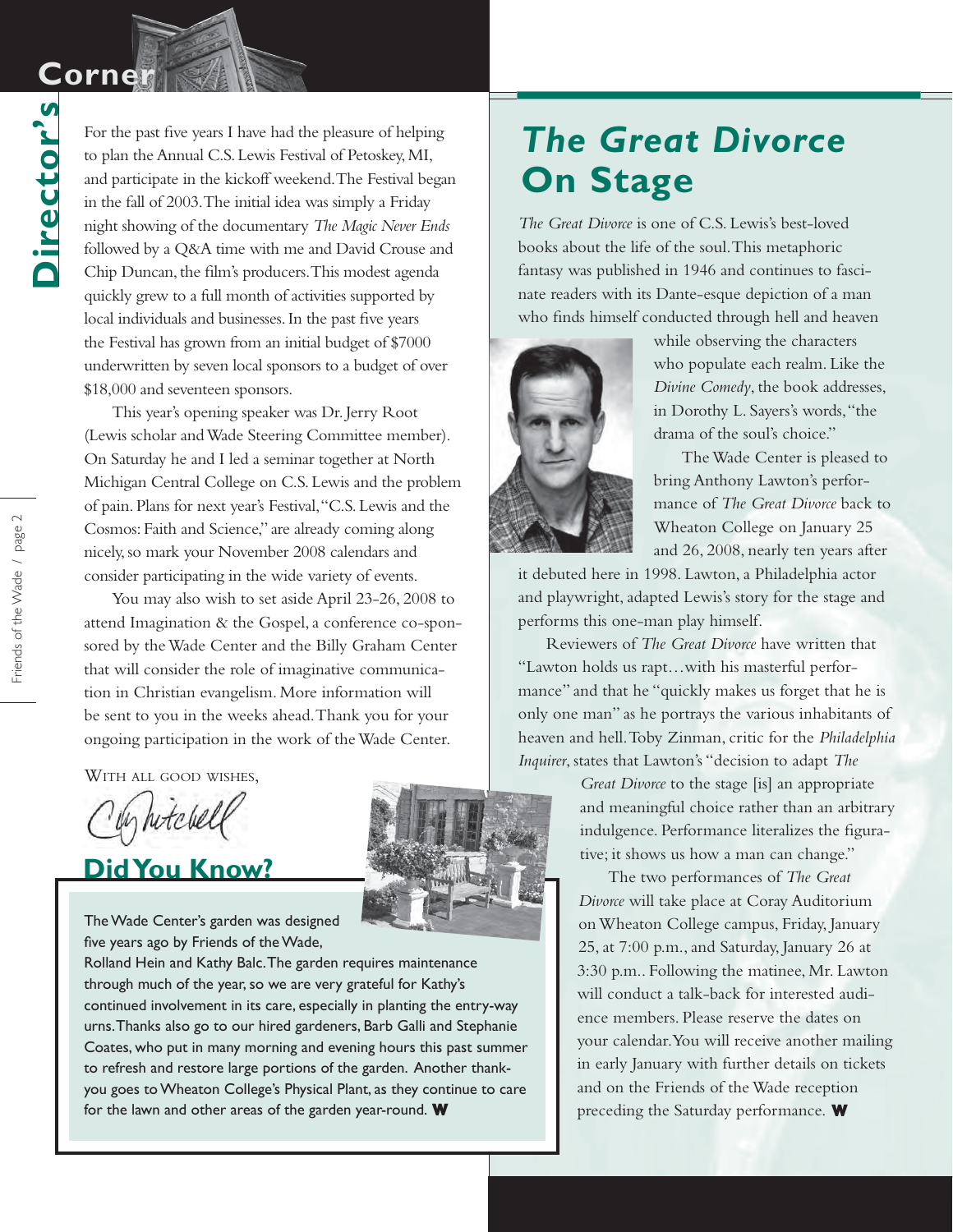# Michael Ward

It is our pleasure to introduce to Friends of the Wade the Rev. Dr. Michael Ward of Cambridge, England, who recently joined the Wade Center's Steering Committee.



A noted C.S. Lewis scholar, Michael brings a British perspective to our Board, along with a genuine understanding of the Wade Center's mission and goals.

Born in Sussex, England in 1968, Michael studied English at Oxford University and Theology at Cambridge University, and received his doctorate from the University of St. Andrews, Scotland. From 1996-1999, he was the resident Warden and Curator of The Kilns, C.S. Lewis's Oxford home. In 2004, he was ordained in the Anglican Church, and has since served as the chaplain of Peterhouse, the oldest of the Cambridge colleges.

Michael is co-editor of *Heresies and How to Avoid Them: Why it Matters What Christians Believe* (Hendrickson, 2007) and of the forthcoming *Cambridge Companion to C.S. Lewis*. His newest book, *Planet Narnia: The Seven Heavens in the Imagination of* 



*C.S. Lewis* (Oxford University Press, 2008), is considered a breakthrough in the study of Narnia. It argues that Lewis secretly built the Chronicles on the imagery associated with the seven planets of the pre-Copernican cosmos. In January 2008, Michael begins a U.S. book tour for *Planet Narnia*. If

you are interested in having him speak at your church or reading group, the Wade Center can provide you with the necessary details to make those arrangements.

Over the years, Michael has spoken extensively on C.S. Lewis in Britain and internationally. In 2002, he debated Christian fiction with the atheist writer, Philip Pullman in Oxford. In the United States he has spoken at (among many other places) the University of Notre Dame, IN; the Episcopal Chaplaincy at Harvard

Up Close University; and of course, Wheaton College, IL. Michael's on-screen credits include providing commentary for the documentary *The Life of C.S. Lewis* (available in the Wade's gift store) as well as for the Lewis documentary included in the DVD release of *The Lion, the Witch and the Wardrobe.*

> Ward as a member of this advisory team. W The Wade Center's Steering Committee is made up of people who are particularly invested in maintaining and developing our archives, programming, and facility. We are glad to welcome Michael

### **Spotlight on** *SEVEN*

#### **Volume 23**

The Wade Center is pleased to announce the release of Volume 24 of *VII: An Anglo-American Literary Review*. This 128-page journal is published by the Wade Center annually to provide a venue for academic discussion of the seven Wade authors.

 One article in particular makes use of the Wade Center's resources. In the mid-1950s, Sayers worked with illustrators to compose several holiday-centered cards illustrating various biblical themes, such as the life of Christ and the story of Noah's Ark, evidencing her gifts in writing as well as lay theology. Laura Simmons uses these holiday cards and unpublished letters of Dorothy L. Sayers to illuminate Sayers's collaborative artistic process. Next time you visit the Wade, you may like to stop in the reading room to enjoy these cards firsthand.

Other contributors include David Robb on George MacDonald's realistic novels, Norbert Feinendegen on the "Great War" of Owen Barfield and C.S. Lewis, and Paul Tankard on the Chronicles of Narnia. Closing the volume is Crystal Downing's assessment of Dorothy L. Sayers's essays "Are Women Human?" and "The Human-Not-Quite-Human," as well as reviews and booknotes on thirty-five recent publications related to the Wade authors. To order this volume o*f SEVEN* or back issues, contact us directly or download an order form from our website. **W**